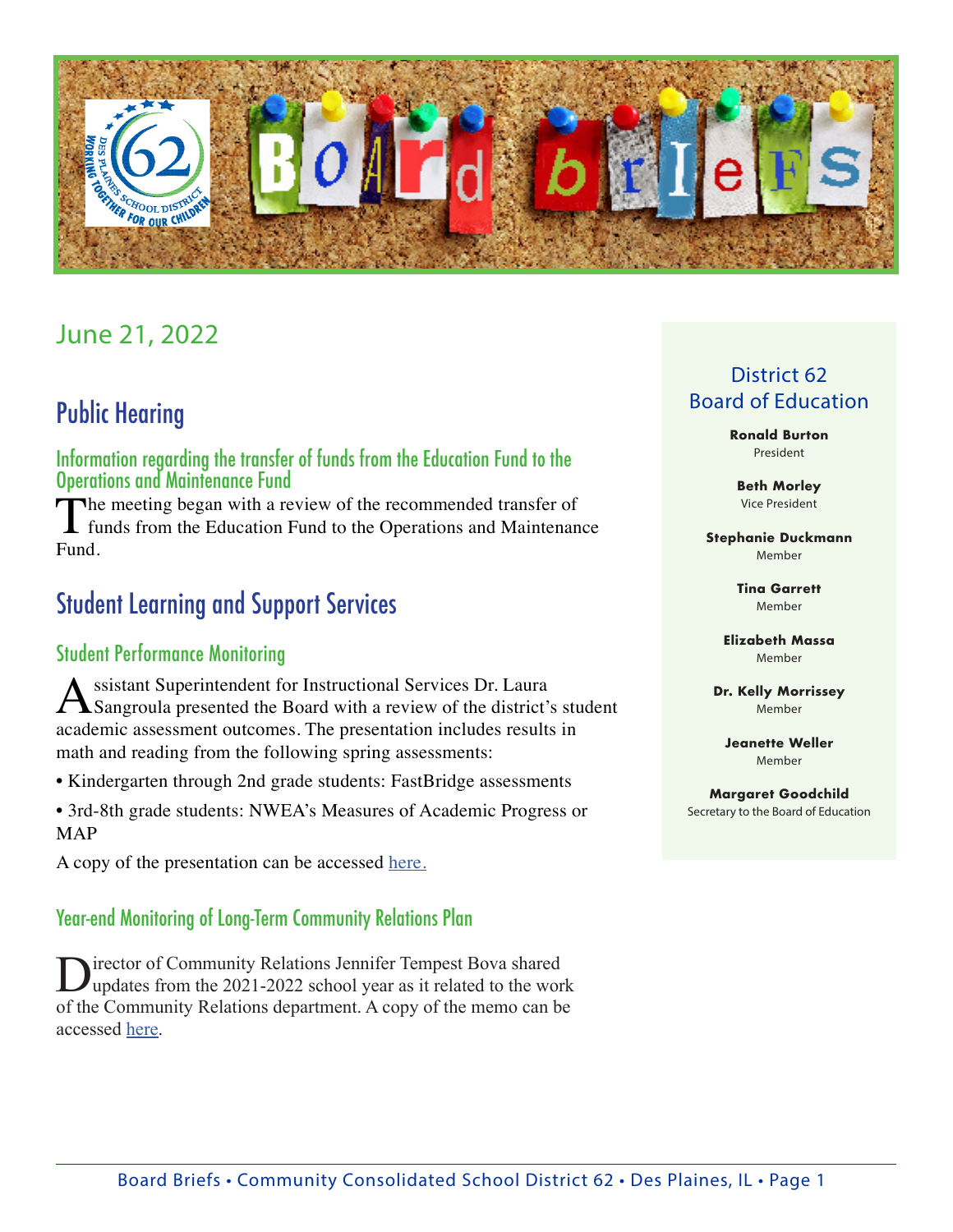# Consent Agenda

## English Learner Coordinator

nel Escamilla was named the English Learner (EL) Coordinator.

In her role as English Learner Coordinator, Escamilla is responsible for supporting school leaders and staff with meeting the academic



and social emotional needs of English Learners.

"I am honored to serve as an English Learner (EL) Coordinator for District 62 where I will be able to utilize my expertise to help ensure EL students, and all students, are held to high standards and are provided the best educational learning environments," said Escamilla. "I look forward to being a member of this community and establishing relationships with students, staff, and families."

Currently Anel Escamilla is an Associate Principal at Oak Terrace Elementary, a Dual Language K-5 building in North Shore District 112, a role she has been in for the last two years. Prior to this she taught at Westdale Elementary in Mannheim School District 83 as an English as a Second Language (ESL) teacher for four years, where she co-taught with classroom teachers to support students' language needs in various content areas and grade levels. Additionally, she was a fourth grade bilingual teacher for five years. Escamilla has worked to serve and advocate for language learners in all her roles and continues to ensure that students' needs are top priority.

## **Communications**

### Board of Education

Board member Stephanie Duckmann noted that the North Cook<br>Executive group planned their upcoming fall and spring meetings. Dates will be forthcoming. There is a new national school board organization that is being introduced.

#### District 62 Administration

**Dr. Paul Hertel** Superintendent of Schools

**Dr. Michael Amadei,** Associate Superintendent

**Mark Bertolozzi**, Assistant Superintendent of Business Services

**Dr. Laura Sangroula**, Assistant Superintendent for Instructional Services

**Dr. Ellen Swanson**, Assistant Superintendent for Student Services

**Adam Denenberg** Chief Technology Officer

**Milagros Bravo**, Director for Second Language Learners' Programs

**Jennifer Tempest Bova**, Director of Community Relations

**Margarite Beniaris**, Director of Student Services

**Dr. Julie Fogarty,** Director of Curriculum

**Michael Vilendrer**, Director of Operations, Maintenance and Transportation

**Christina Bowman**, Curriculum Coordinator and Data Specialist

**Elizabeth Juskiewicz**, ELL Coordinator

**Carlos Rojas**, ELL Coordinator

**Erica Tae**, ELL Coordinator

**Jill Dzik**, Student Services Coordinator

**Xrisovalantou "Valia" Garbis**, Student Services Coordinator

**Benjamin Keele,** Student Services Coordinator

**Kristan Krupinski**, Student Services Coordinator

**Rosemary Slivka,** Student Services Coordinator

**Katerina Vaselopulos,** Student Services Coordinator